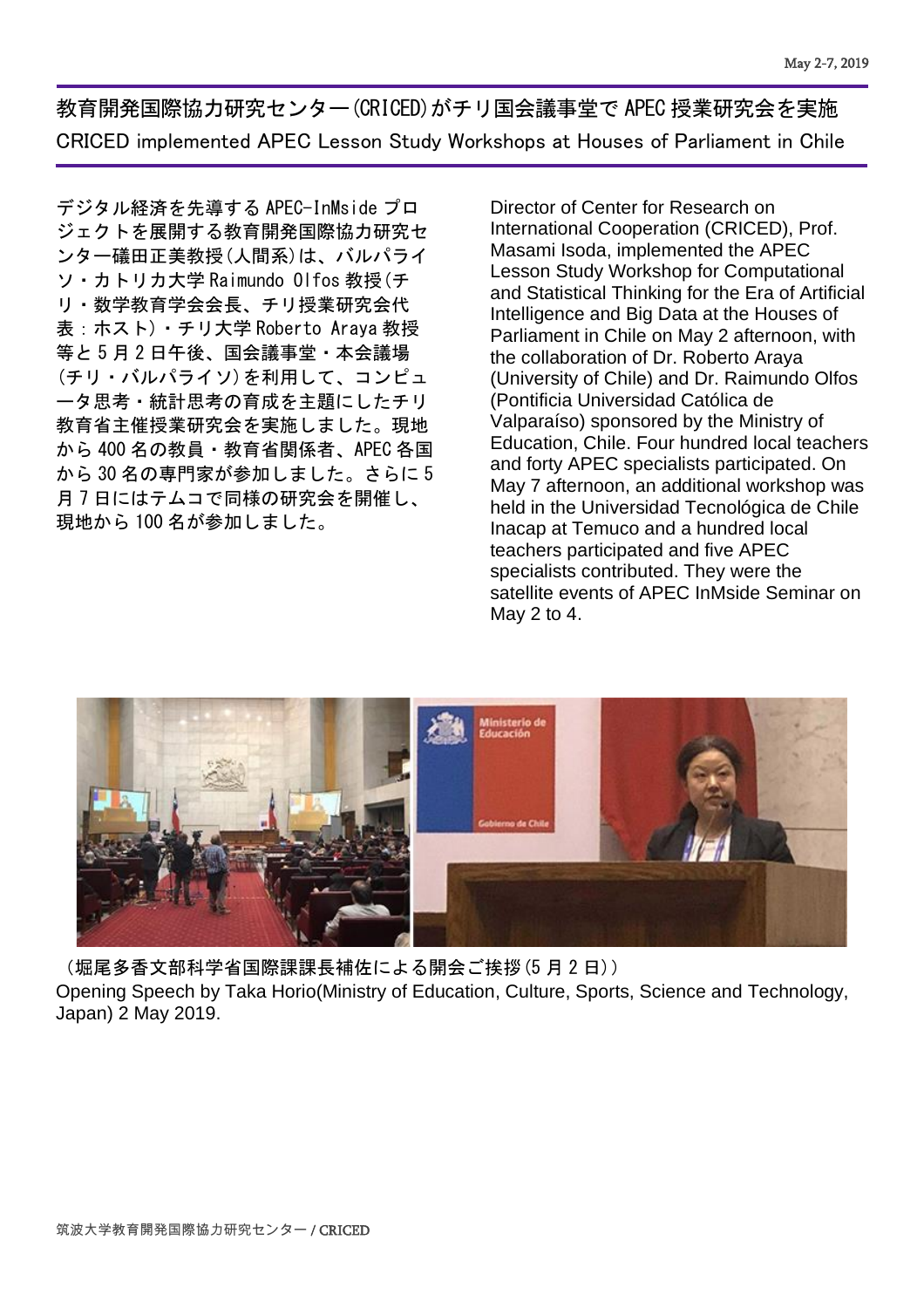

(左:議場で行われた授業研究 、右:コメントする礒田センター長) (left) Lesson Study at the Parliament, (right) Discussion about Lesson Study



(国会議事堂・議場(ステージ側から 5 月 2 日)) Houses of Parliament and Participants (2 May 2019)

筑波大学教育開発国際協力研究センター / CRICED